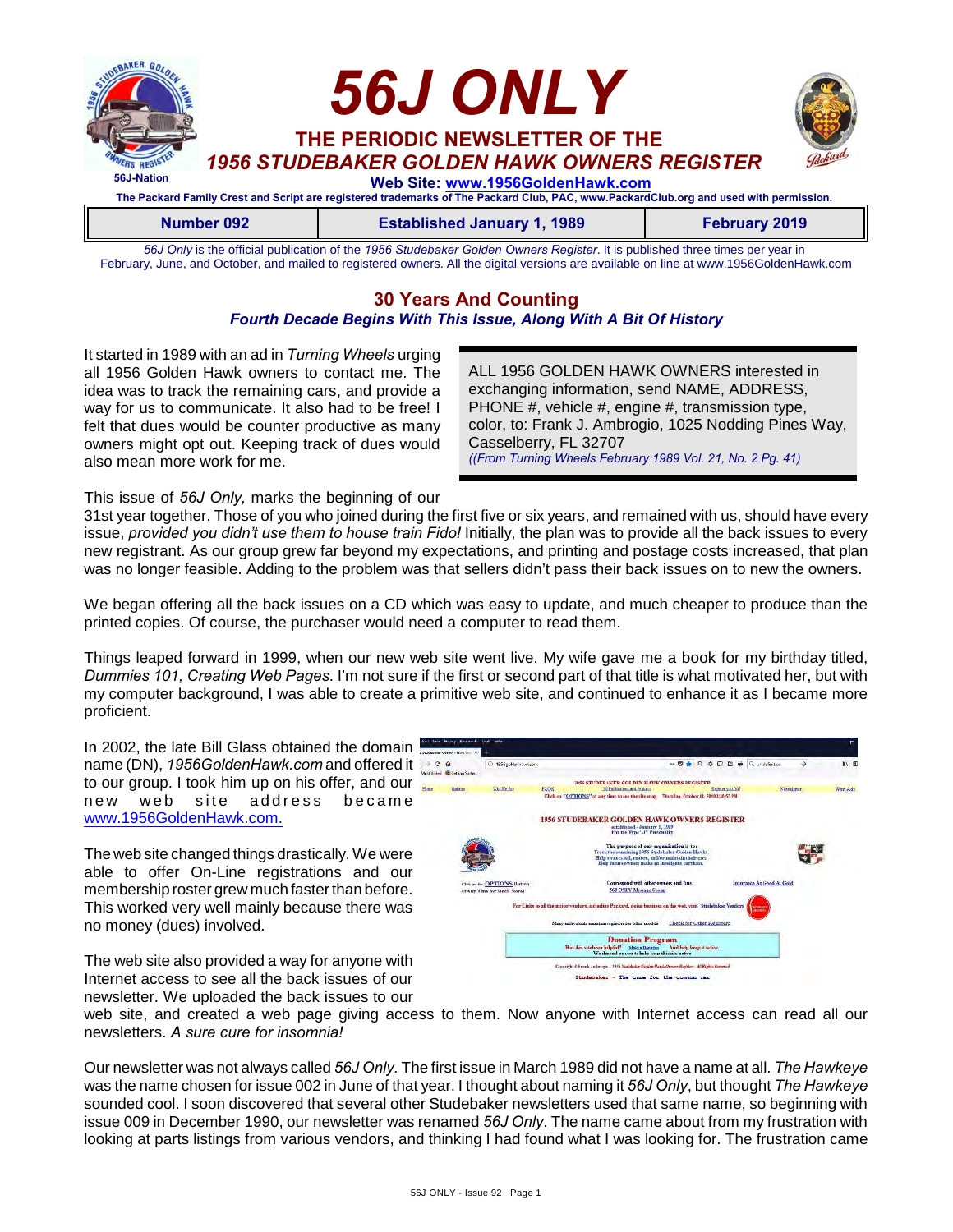when I read further and saw the all too familiar, *except 56J*. So, the new name was a natural, and that has been it every since.



In 1992, a four year project, creating the *1956 Studebaker Golden Hawk Chassis and Body Parts Catalog was completed*. Two years later, the *1956 Studebaker Golden Hawk Authenticity Guide* was finished. To date, roughly 200 have been sold of each book.

Once the Guide was complete, I began building the 1956 Golden Hawk data base. I was able to obtain all the original production orders on microfilm through the kindness of the since closed, Newman & Altman Parts supplier in late 1993. Examining each production order, I typed in all the information over a period of about two years. It was a time consuming and tedious endeavor, but I have reaped the benefits of that effort for two



decades. Now, I have the ability to create all kinds of listings such as how many cars were green/white, had back-up lights, and power windows. *The answer is 62!*

I didn't do everything myself. In July 2002, owner Group Description Scott Reid set up a 56J message forum for us. He also made me one of the moderators. I wasn't too For those who own a 1956 Studebaker Sure this was such a good idea, but I soon knowledge and experiences with other 56J embraced this new aspect of our Register. The Studebaker used for the 1956 Golden Forum was an instant success with a high of 336 Hawk. messages posted in December of that year. The All conversation topics should relate to the activity peaked when 394 messages were posted in March 2007.

For those who own a 1956 Studebaker owners. 56J is the model designator

automobiles and activity surrounding their operation, including activities of supporting organizations.



The 56J Forum is accessible from the home page of our web site. Once the Forum became active and accepted, the phone calls diminished to just a few a month. Without the Forum, I would still be on the phone *from ear to eternity!* Thank you Scott.

The new *1956 Studebaker Golden Hawk Restorers Guide* video was completed in 2009. This was basically, a movie version of the *Authenticity Guide* with much more detail, and some new items. The complete Guide is uploaded to our web site. It is also uploaded, along with other videos, to my YouTube channel at [www.Youtube.com/56sghor](http://www.Youtube.com/56sghor,),.

In 2017 the *Authenticity Guide* received a complete revision in full color, adding many items we had learned since the original guide was produced. The *Parts Catalog*, *Authenticity Guide*, and *Restorers Guide* are all uploaded to our web site for anyone to view or download for free.

Through the years, we have had a lot of help from other Studebaker fans. Fred K Fox, Richard Quinn, and Bob Palma periodically mentioned our *Register* in their respective *Turning Wheels* columns. More recently, Andy Beckman has given us some ink in his *Off The Records* column. The Shrock brothers have been re-manufacturing our steering wheels and Dave Shrock told me the 56J wheel is their best seller by far. Owners and non owners have reported 56J sightings which has led to more cars being added to our Register.

Through the years, we have had nearly 700 owners register their cars. That number includes those who have since sold their car, or simply dropped out of our group. Our active ownership roster has remained in the mid 200 range, accounting for over 300 cars, for the past several years. The table below shows the number of registrants by groups of 100, who are still on our active owners roster.

| 22 of the first 100 are still active.    | 23 of $#s$ 101-200 are still active | 19 of #s 201-300 are still active    |
|------------------------------------------|-------------------------------------|--------------------------------------|
| $\,$ 27 of #s 301-400 are still active   | 31 of #s 401-500 are still active   | 43 of $\#s$ 501-600 are still active |
| $\mid$ 76 of #s 601-700 are still active |                                     |                                      |

I have no idea what the next thirty years will bring, but when the time comes, *look for an update in 56J Only, Issue 180.*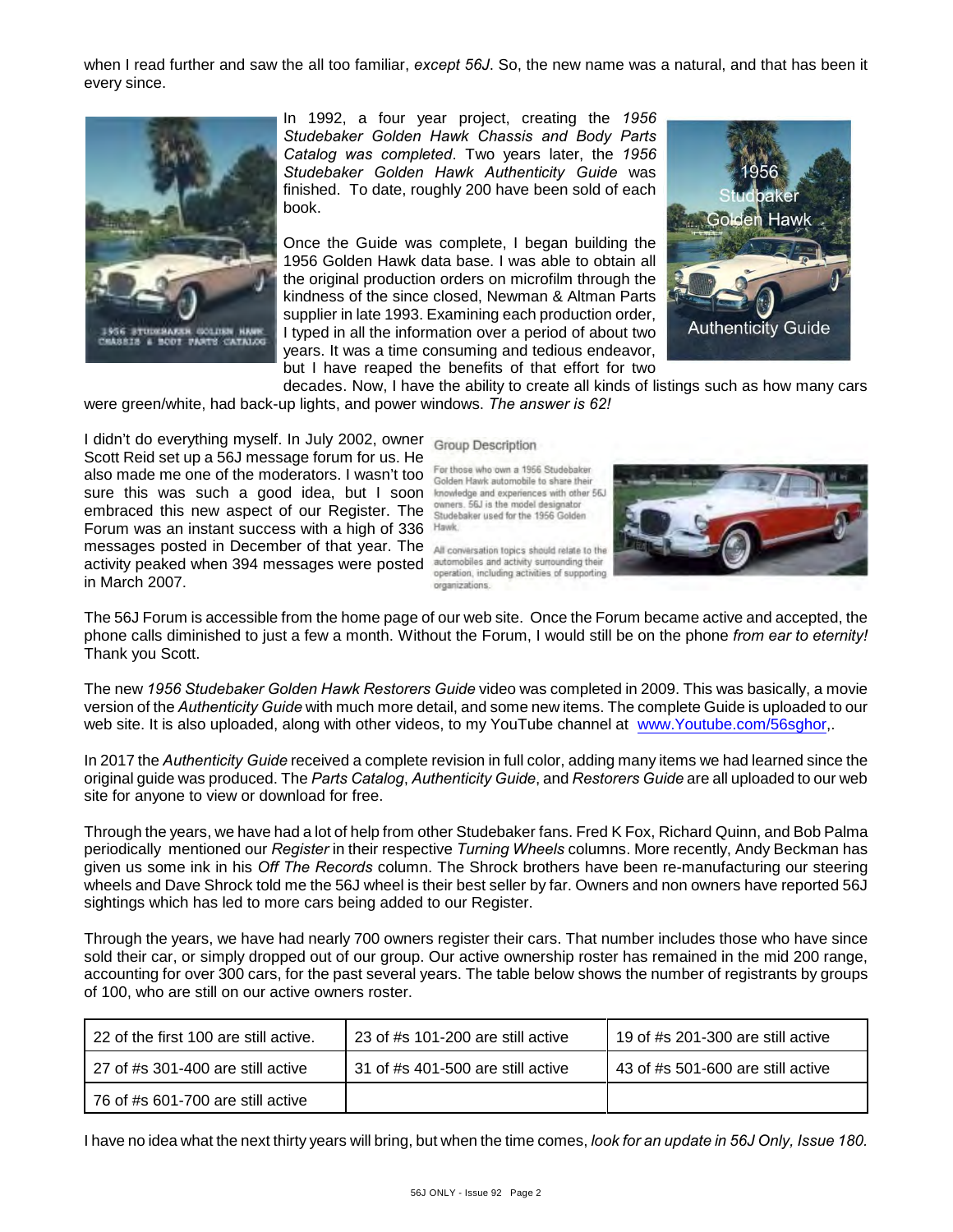# **Starter Solenoid Part 2**



While searching the Internet, I came across some pages listing ACDELCO C951 as the starter solenoid for the 1956 Golden Hawk.

There was an article on the starter solenoid in Issue 074 page 3

showing Standard Motor Products SS202 as a replacement for the original part # 6484212. with Napa/Echlin part # ST-103 was listed as useable, but it was missing the "R" terminal..

The ACDelco C951 shown in the photos I've seen has all four terminals, just like the Standard SS202. The price is in the \$55.00 to \$75.00 range.

If anyone has used this starter solenoid, or is in need of one and is willing to give this one a try, please let us know the result.

### **Mysterious Cowl Tag - Part 6** *From Jim Knox*

I have a question for you, one of my 56 Hawks has power windows and power front seat. I noticed on the VIN plate that there are two metal tags attached to the VIN plate. I have attached the photos. Are these tags original to the car back in 1956? I am going to assume so, but thought I would ask you.



Was the option for both power windows and power seat somewhat rare in the 56 Hawks? I seem to remember you devoted a past newsletter on the subject but I cannot find it.

*(NOTE: Our data base shows that 279 cars were produced with both power windows and power seat.)*

The 56 Hawk that has both the power windows and power seats was recently restored for me by Horsepower Enterprises in Lancaster PA. The car was originally all black when it left the factory. When I bought the car, someone had painted it Romany Red and Snowcap White.

I think I purchased the car from someone in St Louis a few years ago. I actually liked the red/white color combination, so I kept it that way when it was repainted. Neither the power windows nor the power seat was working when I bought the car. Horsepower did a great job restoring both options to working order.

### **Power Brake Problem** *From Charles Reynolds*

Thanks for all the (56J Only Message Forum) responses to my problem with hard braking with my 56J

Dwain Grindinger and Joe hall provided the suggestions that led to the solution. Dwain said to check the vacuum supply to the check valve. Joe Hall talked about bronze sintered brake shoes from Studebaker International that screech but provide good stopping power. Joe compared the bronze sintered shoes to a darker colored SI shoe that didn't screech but provided less stopping power.

I decided to search the internet for "hard brake shoes," hoping to find a supplier who would provide descriptions of several brake shoes with different degrees of hardness. Serendipity stepped in.

One of the responses was an article titled "Troubleshooting A Hard Brake Pedal," from https://www.classiccarrestorationclub.com. The author said to check the line from the carburetor to the brake booster unit. He said a fuel hose would tend to collapse when a vacuum was applied. He said to install a vacuum hose with ID of 11/32". Sure enough, the vacuum line was a 3/8" fuel hose. I replaced the fuel hose with an 11/32" vacuum hose.

I fired up the engine and drove down the driveway and stopped. For the first time in eleven and half years, my 56J had power brakes that worked! I took the car for a 10 mile test drive. The brakes worked perfectly at every braking application!

#### **Body Number Plate** *From George Vranich*

If you need to get a new body plate for your car, they are available from Gerry Kurtz, 5009 Bull Rd, Dover PA 17315, Phone 717-308-1800.



Gerry has the plates and can stamp the body number on it, if you have that information available. The price is \$50.00.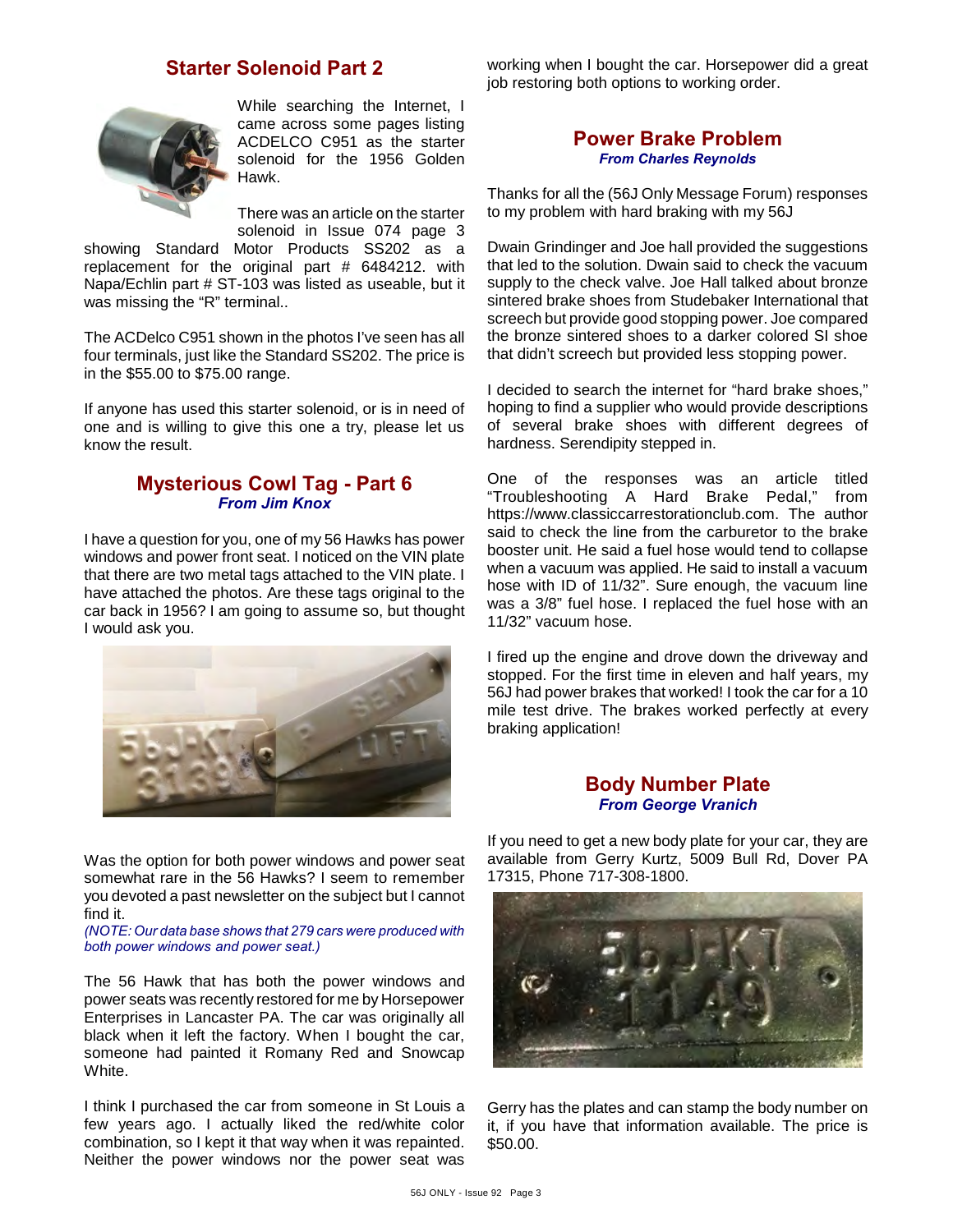**Mail Bonding**



*Letters From Our Readers.* **(Edited as required.)**

# **Joe Hall September 30, 2018**

I received the link today to the latest issue of *56J Only* and, as usual, immediately read it from cover to cover. It is good to glimpse the world through 56J colored glasses, which this wonderful newsletter provides us 56J aficionados opportunity to do. Thanks so much for your personal skills and work in continuing to bring us this wonderful newsletter.

I retired a few months ago, for the 2nd and, hopefully, last time. I still drive the 56J about once a week, usually on a 40 mile round trip to a local sportsman's club, where my soon to be 16 year old son, Ken and I are members. Someday soon, I will begin teaching Ken how to drive the car, but only after he cuts his teeth on a modern car with automatic transmission. The 56J, with overdrive transmission, will be level two of his driver training.

#### **Jim Anderson September 30, 2018**

This weekend I was in a fund raiser for our local aircraft museum. Our government (Canada) does not subsidize the museum, so they have to run dances & shows to keep it going.

The car show was by invitation only and I was lucky enough to be asked. I was also lucky to get my car back from the garage in time to go,





PS. As you can see I was in good company.

### **Gary Willoughby September 30, 2018**

Nice to hear about all the happy owners reporting. I have finally gotten to the final stages of my own restoration ramble, and should be able to send in my own report soon.

#### **Susan Lusted October 1, 2018**

I am attaching a picture of Jim Anderson's car at a show called *Classics of the Golden Age* at the *Canadian Warplane Heritage Museum* over the weekend. In all, our chapter had 4 vehicles in the show. The cars were staged under the airplanes in the museum. After a great deal of expense, the car drives alright now. Still some things to go over but Roly will assist with those. It is a pretty car I think.



#### **Larry Whittle October 03. 2108**

Thank you Frank for the news letter via email. While I enjoyed the mailings of the newsletter, the email version is much superior and I enjoyed the links that come with the issue. If you haven't taken me off the mailing list yet, please do.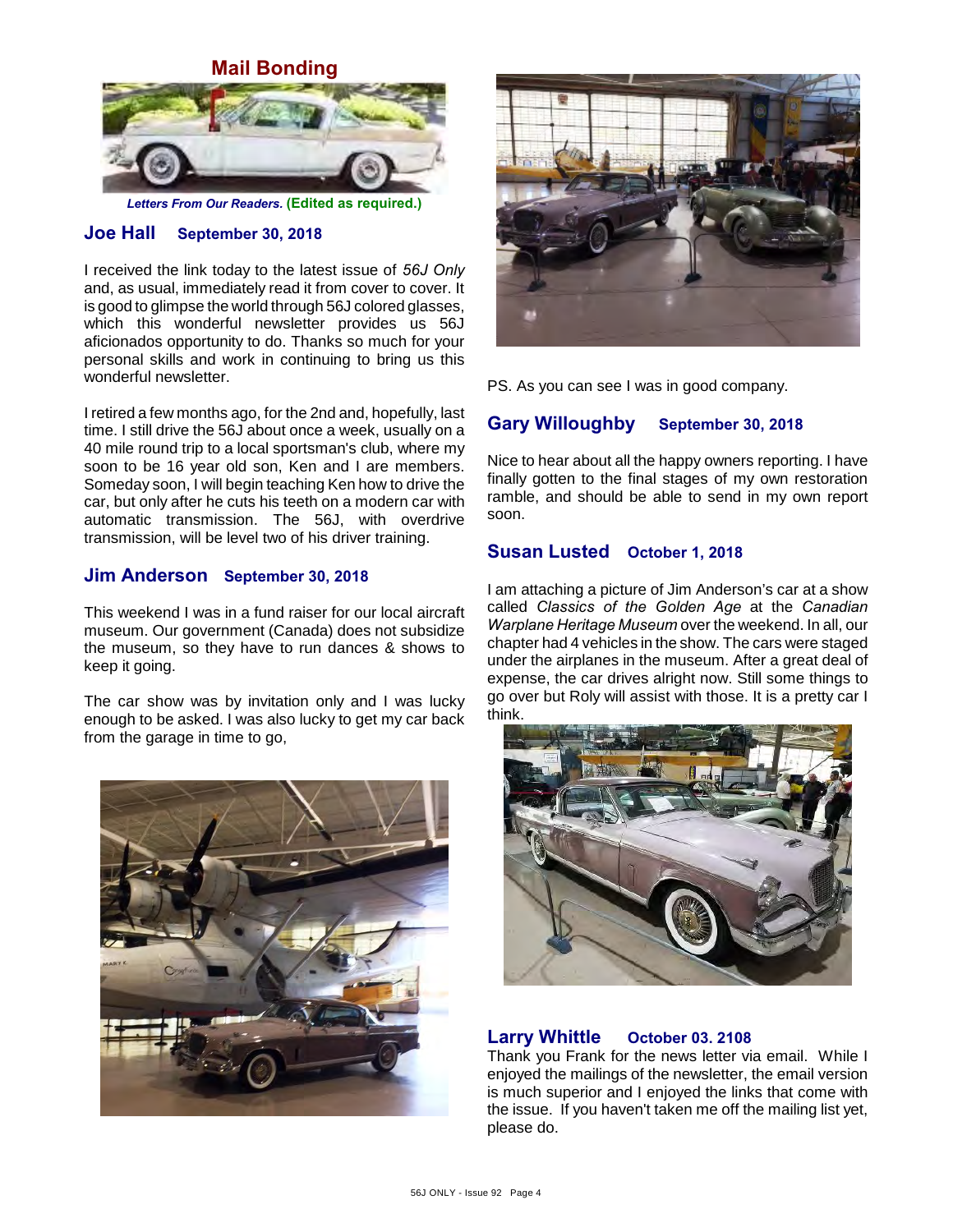The email version has much more information with the included links that make searching for information easier. I'll look forward to future issues via email.

*NOTE: Larry: I'm so glad you are happy with the electronic version of the newsletter. It is far superior to the printed version, with full color, and as you pointed out, links to areas being discussed. The images also appear much more vivid and clear, and you receive it about a week sooner. It is a shame everyone can't receive it this way because those who can't (or won't), are missing so much. I will send it electronically to you from now on. Thanks for letting me know. - Frank*

#### **Kenny Durkee October 23, 2018**

Our '56 J project is resting right now (while we finish restoration of our nearly finished '59 Silver Hawk, and our '63 Daytona Wagonaire), although I have still been collecting some hard-to-find parts for it.

I have also decided to deviate from stock with a Turner brake conversion, which will be housed inside Chrysler-style Stainless spoke wheels.



The engine is finished (a dual-quad 374 with all Jet-Streak components), Transmission is finished, Interior is finished but not installed, Twin-Traction 3.92 rear end is finished, fuel tank and radiator are done, new stainless exhaust is ready, but I haven't begun body and paint work at all, so none of those spiffy parts can yet be installed! Soon I hope.

#### **Larry Michael October 30, 2018**

I can't say as I ever took notice of one that had two (streamer) tags…………very interesting. I will be watching in the future for how 56Js are tagged.

This past week I finally got the Turner disk brakes and the dual master cylinder kit he sells installed and took the first test drive today.

What a difference! I bought his kits several years ago but just never got around to installing. Feel much safer also with the dual brake master cylinder now installed.

#### **Michael Owen December 06, 2018**

I'm nearing the end of a rebuild of 1956 Golden Hawk in the UK (Vin 6030116 Body No. 56J K7 229). After much deliberation I have selected the paint colours but am having difficulty in finding the mix formulas for the original 1956 Studebaker paint colours.

I have chosen: Yellowstone (P-5616) with Midnight Black (P-5611). I understand these are the same colours as the Mark L James award-wining car.

My problem is that I can't obtain a colour chart or paint chip samples illustrating these colours so I can achieve a match via a local UK paint supplier. Is it possible you could put me in touch with any current paint supplier or US paint expert who would be able to help us get the best match to these colours, particularly Yellowstone?

My normal parts supplier has been Brent Hagen, who has been excellent, but has not been able assist with the paint specs. Any help you can give would be much appreciated.

#### **NOTE: I replied to Michael, and here is his response:**

Very many thanks for your quick response to my 56GH paint query. It was most helpful and my paint shop has now been able to match the Yellowstone and Black colours. A short update on the history of the car - VIN 6030116:

It was purchased by myself and a friend, Michael Redfern, from John Hebert in September 2014 and shipped from Florida via the Port of Savannah to be registered in the UK.

Whilst professionally inspected before purchase and reported fully serviceable, the car arrived in the UK with faulty brakes and broken auto transmission. We believe the faults were due to abuse when stored/handled in Savannah. The transmission and brakes required major overhaul and total rebuilds with many new components.

On closer inspection of the vehicle body we felt it was below our required standard - particularly relating to poor door and body panel fit, window seals, paint standard etc.

On deeper examination we discovered that the car at sometime in the past had been involved in a major rear quarter end shunt and the repair had left many components out of line. We decided a full body strip, realignment and repaint was required. This has been undertaken over the last 2 years. Body assembly and paint will be completed by end of January 2019. Our aim is to have the project finished by mid year 2019.

Whist we do not expect to achieve 'Concourse' condition we believe a very high overall standard will be attained. I have kept a photo log of the body refurbishment process and will send you photos for your file when we get to project completion.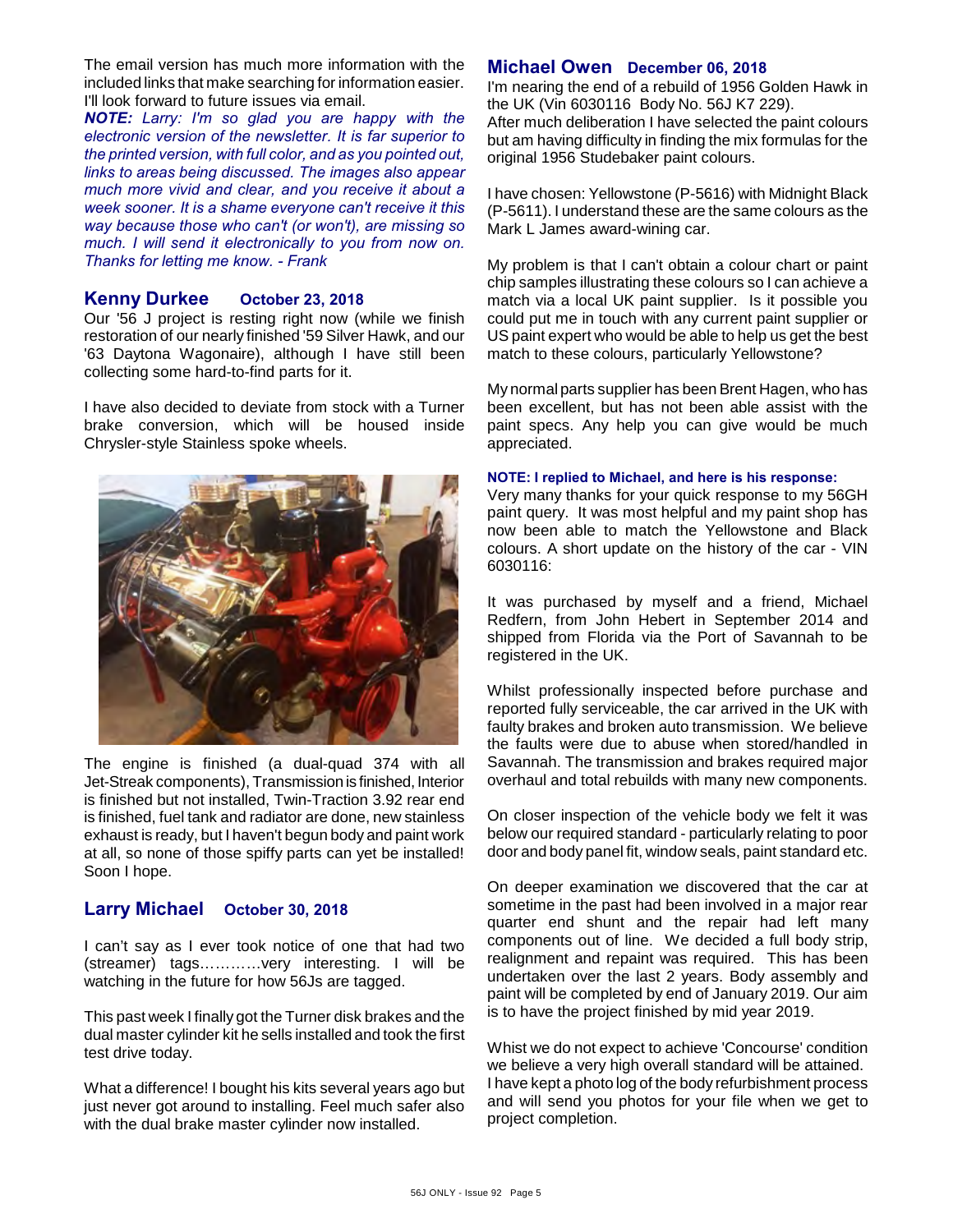#### **Dirk Bruse December 10, 2018**

I assume your world is going crazy as well just before Christmas - so here I come with more problems. Well let's call it challenges and opportunities… At least it is an opportunity to get to know each other. My name is Dirk, I'm a 51-year-old pilot - and I do love vintage airplanes and cars. That's me…. And here we go:

I recently acquired the Studebaker golden hawk with the chassis number 603-2047, the body number is 56J – K7 – 2503. The engine is the Packard- Studebaker 5.8 L with 270 horses - and the motor number is S3183.

I bought it from a Dutch dealer he sold it for an elderly lady - and it has been in the Netherlands for a while. So, I was hoping that you can give me some more on the history of the car. Thank you very much in advance,

#### **Howard McCann December 30, 2018**

My name is Howard McCann and I live near Dayton, Ohio. My brother Wendell has found this beautiful 1956 Studebaker Golden Hawk and I talked to Brent Hagen yesterday and he is going to help us with some parts. He also suggested that I contact you about registering it and you would know all about decals for this car.

My vin number is 6032306. Number under hood is 56J-k7 2796. The previous owner was Julie Allen from Maysville Kentucky. I would really like to talk to you if that would be possible. I will be ordering some parts from Brent this week.

# **Tom Curtis January 17, 2019**

The doors have been installed and gapped and the door jambs are already in final color.



The new trunk floor is from Classic Enterprises. Next week, we should add final primer color to trunk. The final color should be on the car by Christmas. I also sand blasted and primed all Jack parts this week and the generator looks brand new. All gauges are being re-faced next week. Shouldn't be too much longer.



**This is the trunk with the floor panel installed.**

**Update:** You have to admit, full gloss surely demonstrates how beautiful the new truck floor looks!



## **Here We Grow Again**

*If you move, please remember me when you send your change of address information.*

| 682 Michael Owen<br>Cheshire UK | SN 6030116<br>Prev Owner John Hebert             |
|---------------------------------|--------------------------------------------------|
| 683 Dirk Bruse<br>Germany       | SN 6032047<br>Prev Owner Carine Ver't Variaat    |
| 684 Gary Ward<br>Exxex UK       | SN 6800426<br><b>Prev Owner Richard Atkinson</b> |

685 Wendell McCann SN 6032306**\*** Maysville KY Prev Owner Julie Allen

**\*** = New SN (Not previously registered or reported) *NOTICE: In lieu of dues, and to help keep my records correct, new registration forms are mailed to owners who haven't been heard from for four years. If you receive one, complete and mail it at once or you will be dropped from the mailing list.*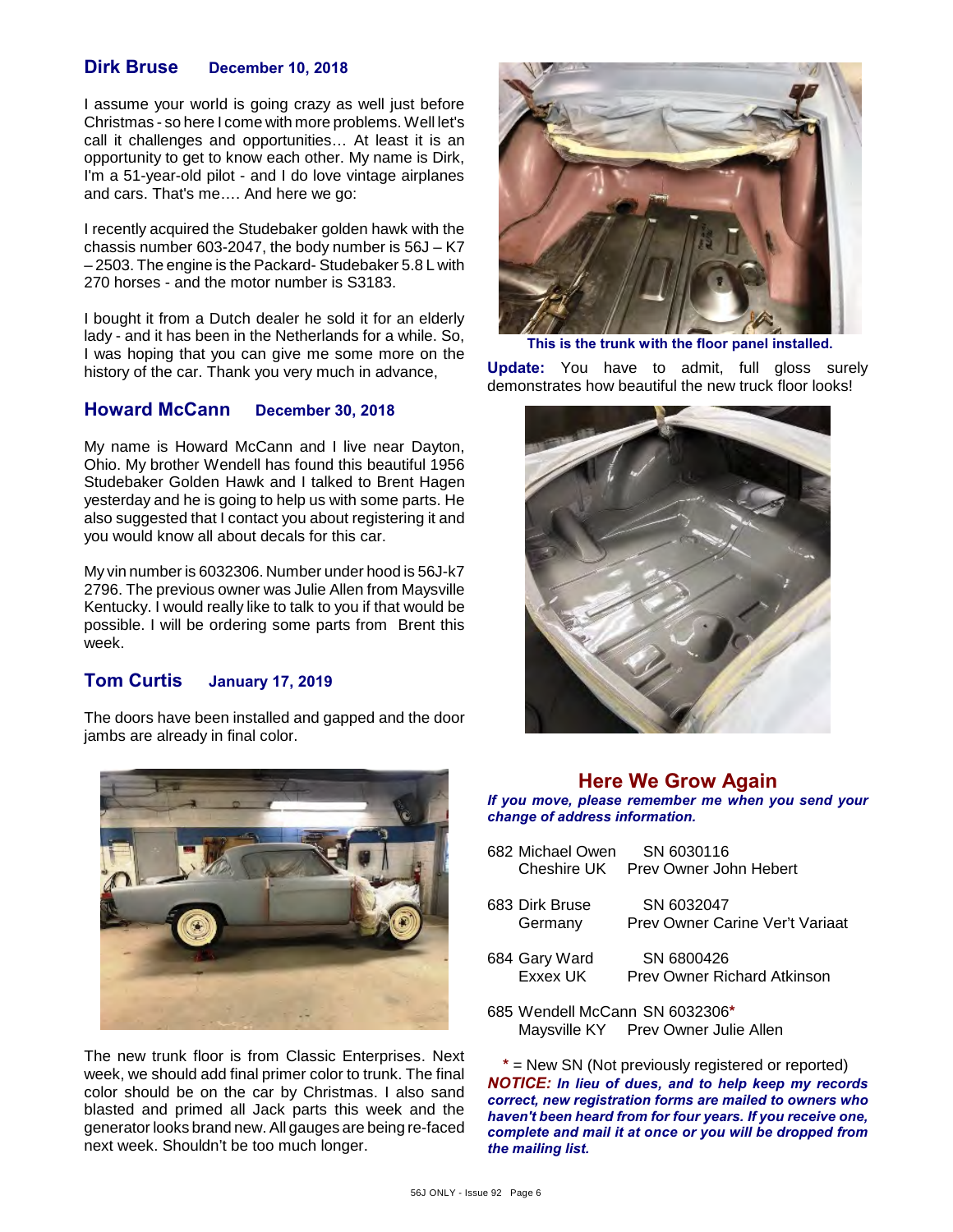# **The** *"J"* **Account**

*1956 Golden Hawks Registered/Reported/Scrapped*

| 243 | <b>Registered Owners</b>                   |
|-----|--------------------------------------------|
| 312 | Cars Registered (includes parts cars)      |
| 324 | *Cars Reported But Not Registered by Owner |
| 636 | <b>Total Cars Registered plus Reported</b> |
|     |                                            |
|     | 46 Additional Cars Reported as Scrapped    |

#### **Administrative "Assistance" Special notes and recurring items.**

°**EMAIL CLUTTER**: **I easily get 100s of messages a day, most of which are useless and interfere with the more important items. Please do not send forwarded mail to me. I just can't read it all. This includes anything not 56J related, especially jokes, E-cards, political and religious messages. Believe me, if you send it, I'll get it from 10 others also. Far too much aggravation for me!!!**

°**Studebaker Drivers Club (SDC):** Although we are not officially connected with SDC, they have always been in our corner. I am a life member and would urge every 56J owner to join. It is a great organization and at least two of its Presidents have owned a 56J.

°**56JONLY Message Forum** Started by owner Scott Reid in July, 2002 for owners and fans to exchange information. Click on *56JONLY Message Forum* on our home page. **NOTICE:** *If you want to contact me to include something in the newsletter, you must send it to me directly. You can do so through the 56SGHOR web site. NEVER write me at the Yahoo address.*

°**56J ONLY, Electronic Version** of the newsletter is in color, and undamaged in transit. If you would like to receive it electronically, *and save me a buck*, let me know and send me your Email address. I will send you a notice when the latest version is posted on the web site. You can read it, download it, and/or print it at your leisure. If you are not able to view it on the web site, let me know and I'll send it as an attachment. Anyone with an Email address on file with me, will automatically receive the newsletter electronically. **Let me know if you prefer to receive it by mail**. The mangling, ripping, and stains are free.

# *Want Ads*

Due to the dramatic increase in printing costs, Want ads are no longer printed in the newsletter. Want Ads are posted on our web site at:

[www.1956GoldenHawk.com](http://www.1956GoldenHawk.com) (Click on Want Ads)

#### Also check out our sister site at:

[www.StudebakerVendors.com](http://www.StudebakerVendors.com) With links to over 150 vendors doing business on-line. If you don't know how to access the Internet *ask one of your grand kids for help!*

**New Ads Since the last issue:** (None)

### **56J Club Items** *All Proceeds Help Maintain the Register Some Items are free to view or download on our web site or can also be ordered on-line*



**Complete Package Flash Drive**. 1956 GH Restorers Guide Video plus 1956 GH Parts Catalog, 1956 GH Authenticity Guide (New version), 1956 Owners Manual, 1956 Accessories Catalog, Borg Warner Overdrive Manual, 1955- 58 Chassis Parts Manual, 1953-58 Body Parts Manual, 1956-57 Shop

Manual, 1958 Shop Manual Supplement, *56J Only* Newsletter back issues, 1956 GH Production Orders. \$25.00

#### **1956 Studebaker Passenger Car**

**Manuals on Disc.** 1956 GH Parts Catalog, 1956 GH Authenticity Guide (New version), 1956 Owners Manual, 1956 Accessories Catalog, Overdrive Manual, 1955-58 Chassis Parts Manual, 1953-58 Body Parts Manual, 1956-57 Shop Manual, 1958 Shop Manual Supplement, *56J Only*



**\$20.00**

Newsletter back issues, 1956 GH Production Orders. *(Same as the Flash Drive, without the Restorers Guide Video.)*



**1956 Golden Hawk Restorers Guide on DVD** Contains a video version of the Authenticity Guide with many new items discussed. *( Video is Included on the Flash Drive)*

# **1956 Studebaker Golden**

**Hawk Parts Catalog.** Printed version, 320 pages. Includes specifications, part numbers, illustrations, indexes, utility items, and accessory codes, and a list of service bulletins. Formatted just like the regular Studebaker Parts Catalogs (add \$25.00 foreign S/H).



\$60.00

**1956 Studebaker G o l d e n H a w k**

**Authenticity Guide.** (**Black/White only version of the new updated Guide**) Documents most of the quirks with B/W photos and all decals shown. Divided into sections covering the engine, exterior, interior, trunk, paint and accessories (add

 $GUIDE$ \$18.00

1956 **STUDEBAKER** 

**GOLDEN HAWK AUTHENTICITY** 

#### **Decals-Tags-**

| Oil Filler Cap, blue/buff                       | \$3.00 |
|-------------------------------------------------|--------|
| Oil Bath, yellow/black                          | \$4.00 |
| <b>Seat Belt</b> , red/black/white (need 2) ea. | \$3.00 |
| <b>Generator Field Terminal Tag. red</b>        | \$1.50 |
| <b>Tachometer Sending Unit Tag, red</b>         | \$3.00 |

\$18.00 foreign S/H)

*Make Checks Payable to Frank Ambrogio.*

**Owners Roster** send Email or SASE (Registered owners only)